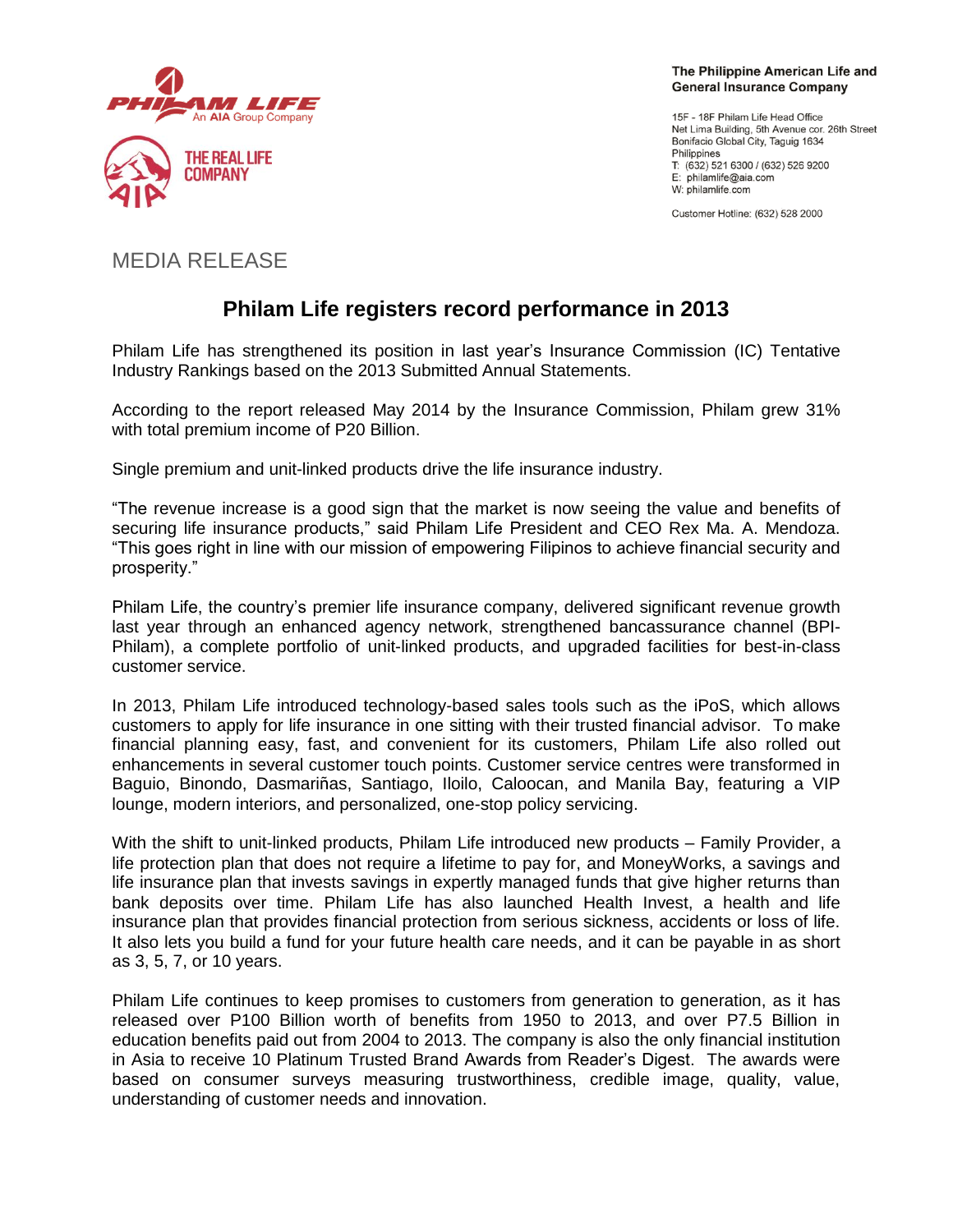

The Philippine American Life and **General Insurance Company** 

15F - 18F Philam Life Head Office Net Lima Building, 5th Avenue cor. 26th Street Bonifacio Global City, Taguig 1634 Philippines T: (632) 521 6300 / (632) 526 9200 E: philamlife@aia.com W: philamlife.com

Customer Hotline: (632) 528 2000

The company is a proud member of the AIA Group Limited (AIA), the largest independent publicly listed pan-Asian life insurance group with presence in 17 geographical areas across Asia Pacific, with 27 million customers, and over 90 years of history in the region. As part of the AIA Group, Philam Life bested 16 other markets where AIA operates when it won the AIA Premier League Gold Cup and the AIA Champions League Gold Cup in 2013. The achievement validates its success in 2013 in terms of achieving growth targets, especially in new business and annualized premiums. The awards also recognize Philam Life's focus on continually improving the quality of the company's business.

Philam Life is also committed to become The Real Life Company that is genuinely engaged in real people's lives through meaningful dialogue, and empowers them to achieve financial security and prosperity by providing solutions and plans that turn their real-life struggles into success.

**###**

# **About Philam Life**

The Philippine American Life and General Insurance Company (Philam Life) is the country's premier life insurance company. Established on June 21, 1947, Philam Life offers an extensive line of products in the industry that provides solutions to various financial needs including life protection, health insurance, savings, education, retirement, investment, group and credit life insurance.

Philam Life is a member of AIA Group Limited, the largest independent publicly listed pan-Asian life insurance group.

# **About AIA**

AIA Group Limited and its subsidiaries (collectively "AIA" or "the Group") comprise the largest independent publicly listed pan-Asian life insurance group. It has operations in 17 markets in Asia-Pacific – wholly-owned branches and subsidiaries in Hong Kong, Thailand, Singapore, Malaysia, China, Korea, the Philippines, Australia, Indonesia, Taiwan, Vietnam, New Zealand, Macau, Brunei, a 97 per cent subsidiary in Sri Lanka, a 26 per cent joint venture in India and a representative office in Myanmar.

The business that is now AIA was first established in Shanghai over 90 years ago. It is a market leader in the Asia-Pacific region (ex-Japan) based on life insurance premiums and holds leading positions across the majority of its markets. It had total assets of US\$147 billion as of 30 November 2013.

AIA meets the savings and protection needs of individuals by offering a range of products and services including life insurance, accidental and health insurance and savings plans. The Group also provides employee benefits, credit life and pension services to corporate clients. Through an extensive network of agents and employees across Asia-Pacific, AIA serves the holders of more than 28 million individual policies and over 16 million participating members of group insurance schemes.